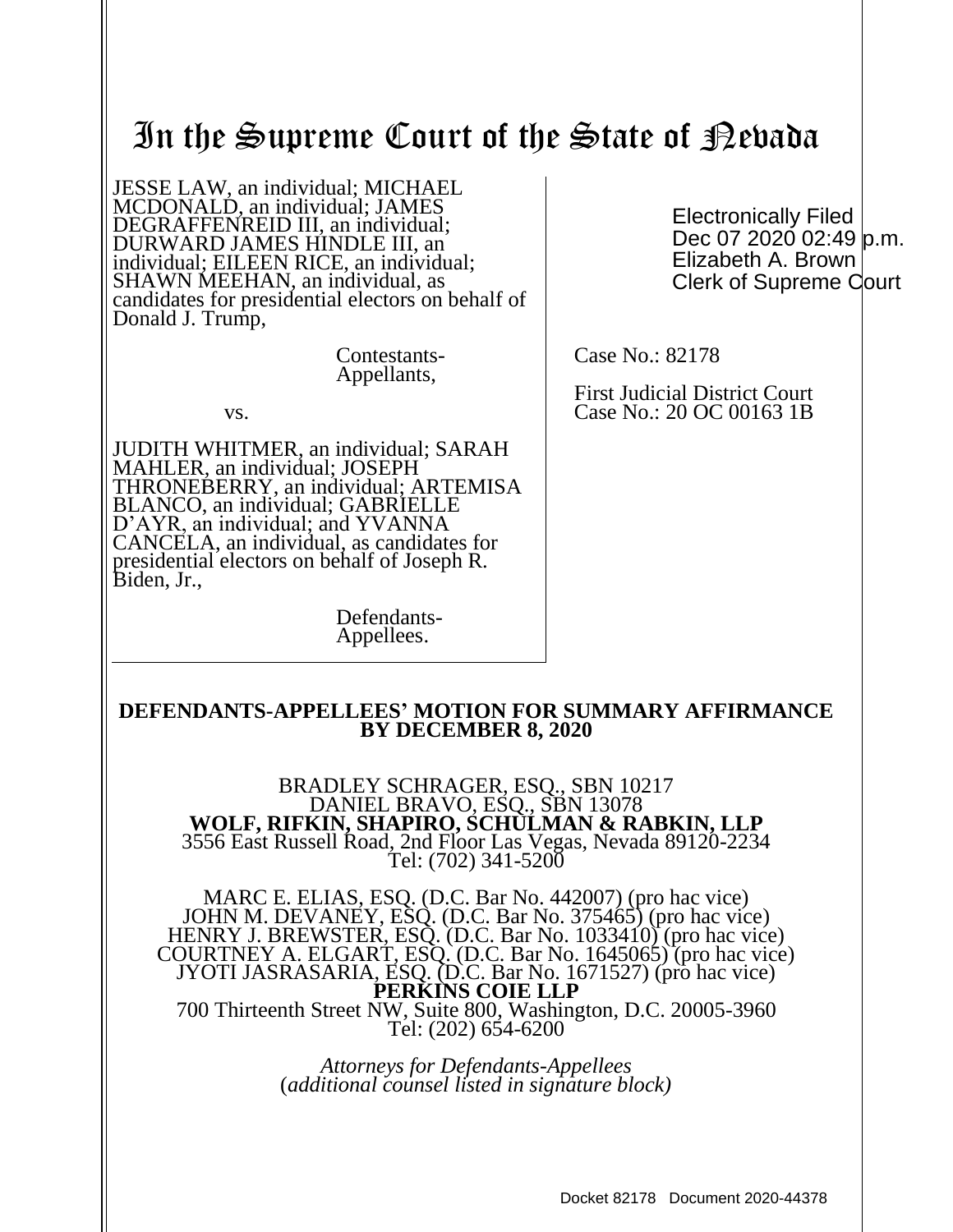#### **N.R.A.P. 26.1 DISCLOSURE**

Pursuant to N.R.A.P. 26.1, the undersigned counsel of record certifies that there are no persons or entities as described in N.R.A.P. 26.1(a) that must be disclosed.

DATED this 7th day of December, 2020.

#### **WOLF, RIFKIN, SHAPIRO, SCHULMAN & RABKIN, LLP**

By: */s/ Bradley S. Schrager* Bradley S. Schrager, Esq., SBN 10217 Daniel Bravo, Esq., SBN 13078 3556 East Russell Road, Second Floor Las Vegas, Nevada 89120

Marc E. Elias, Esq.\* John M. Devaney, Esq.\* Henry J. Brewster, Esq.\* Courtney A. Elgart, Esq.\* Jyoti Jasrasaria, Esq.\* **PERKINS COIE LLP** 700 Thirteenth Street NW, Suite 800 Washington, D.C. 20005-3960

Kevin J. Hamilton, Esq.\* Abha Khanna, Esq.\* Jonathan P. Hawley, Esq.\* Reina A. Almon-Griffin, Esq.\* Nitika Arora, Esq.\* **PERKINS COIE LLP** 1201 Third Avenue, Suite 4900 Seattle, Washington 98101-3099

*Attorneys for Defendants*

\**Pro hac vice*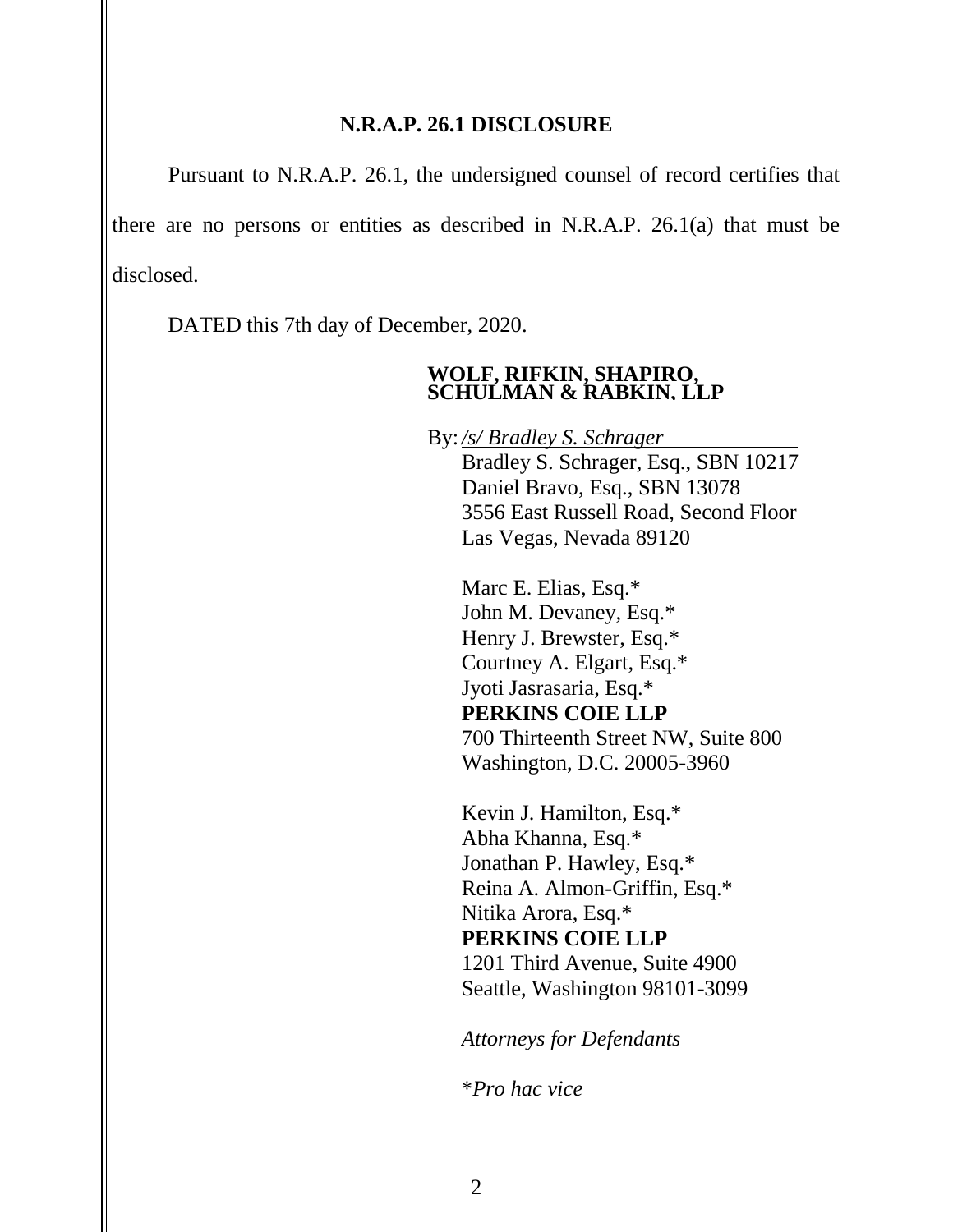Based on the arguments below, Defendants-Appellees ("Defendants") respectfully request that this Court summarily affirm by Tuesday, December 8, 2020, the district court's order denying and dismissing the contest filed by Contestants-Appellants ("Contestants") regarding the election of Nevada's presidential electors.

\* \* \*

Defendants are the presidential electors chosen by the people of Nevada to cast their votes in favor of President-elect Joe Biden and Vice President-elect Kamala Harris at the December 14, 2020 meeting of the electoral college. *See* Nevada Revised Statutes ("NRS") 298.065(1); 3 U.S.C. § 7. Defendants received 703,486 votes to Contestants' 669,890 votes—a margin of 33,596 votes. *See* Order Granting Mot. to Dismiss Statement of Contest ("Order") ¶ 1. Those results were certified by this Court, the Governor of Nevada, and the Secretary of State of Nevada.

Wielding farfetched claims of fraud, Contestants seek to have themselves installed in Defendants' place. Despite Contestants' woefully deficient statement of contest, the district court permitted Contestants to proceed with discovery. They were given the opportunity to depose witnesses, including state and county election officials; subpoena documents; inspect sealed election materials and equipment; and ultimately put on their evidence of supposed fraud. The result—complete and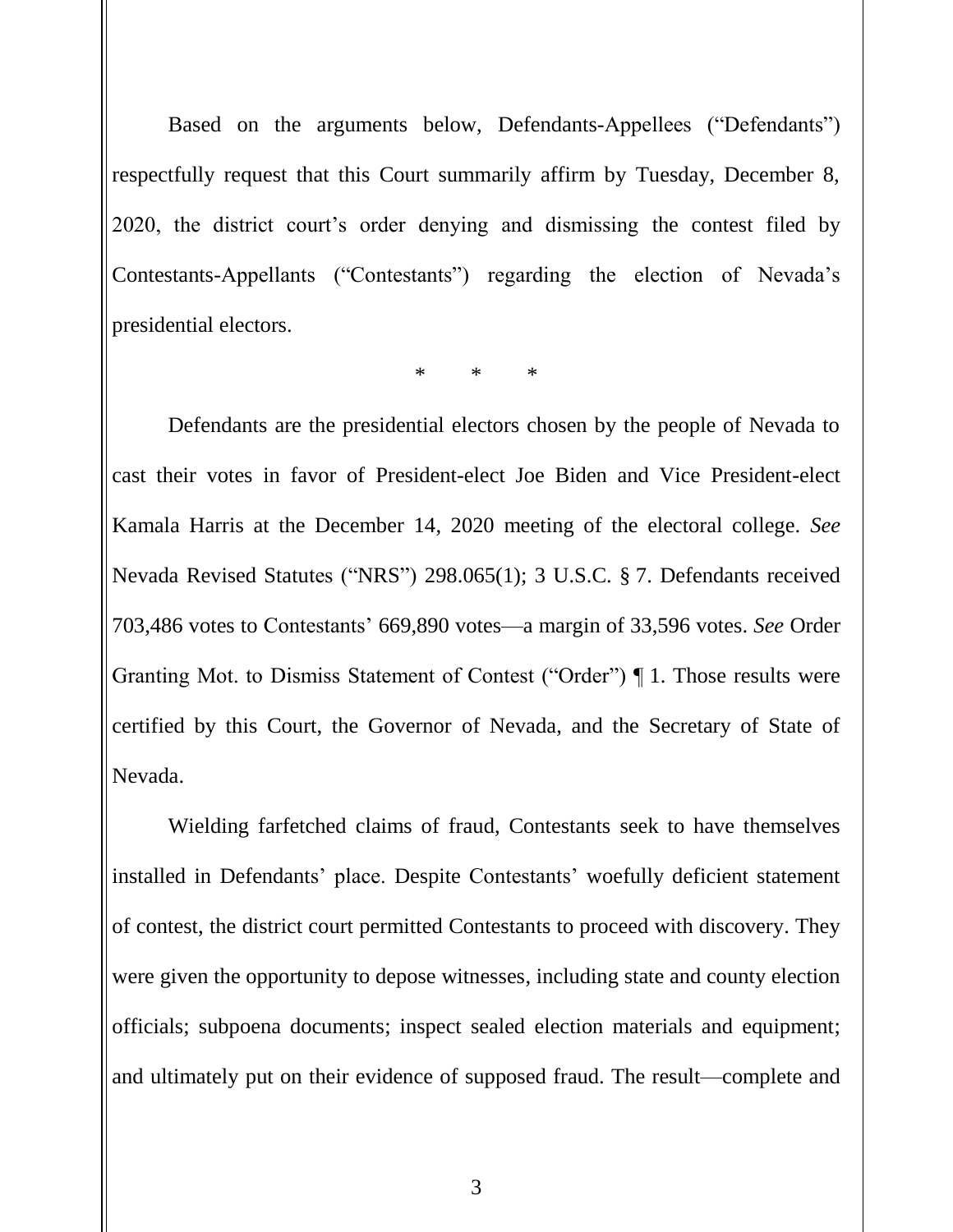overwhelming defeat. The district court held not only that Contestants failed to prove each and every ground for contest asserted, but also that they failed to establish *any* elements of these grounds, as a matter of fact or law, under any applicable burden of proof.

The district court's order was grounded in a thorough review of the record and based on credibility determinations as to the witnesses.<sup>1</sup> And even though the district court could have excluded much of Contestants' evidence either on hearsay grounds or because the expert opinions proffered by Contestants were not reliable, it nevertheless considered all of the evidence. *See* Order ¶¶ 58–66, 120, 125–26. Conversely, the district court found that Defendants' fact witnesses—Joseph P. Gloria, the Registrar of Voters for Clark County; Wayne Thorley, Nevada's former Deputy Secretary of State for Elections; Jeff Ellington, the President and COO of Runbeck Election Services, the manufacturer of the Agilis Ballot Sorting System were credible because of their experience, lack of bias, and firsthand knowledge. *See id.* ¶¶ 67–69. Similarly, the court found that Defendants' expert witness, Dr. Michael Herron—who has been credited as an expert on election administration

 $\overline{a}$ 

<sup>&</sup>lt;sup>1</sup> See Order ¶ 59 ("Most of these declarations were self-serving statements of little or no evidentiary value."); *id.* ¶ 79 ("Based on this testimony, the Court finds that there is no credible or reliable evidence that the 2020 General Election in Nevada was affected by fraud."); *id.* ¶ 117 ("The Court finds Doe 3' s account not credible."); *id.* ¶ 120 ("As reflected herein, the Court finds that the expert testimony provided by Contestants was of little to no value.").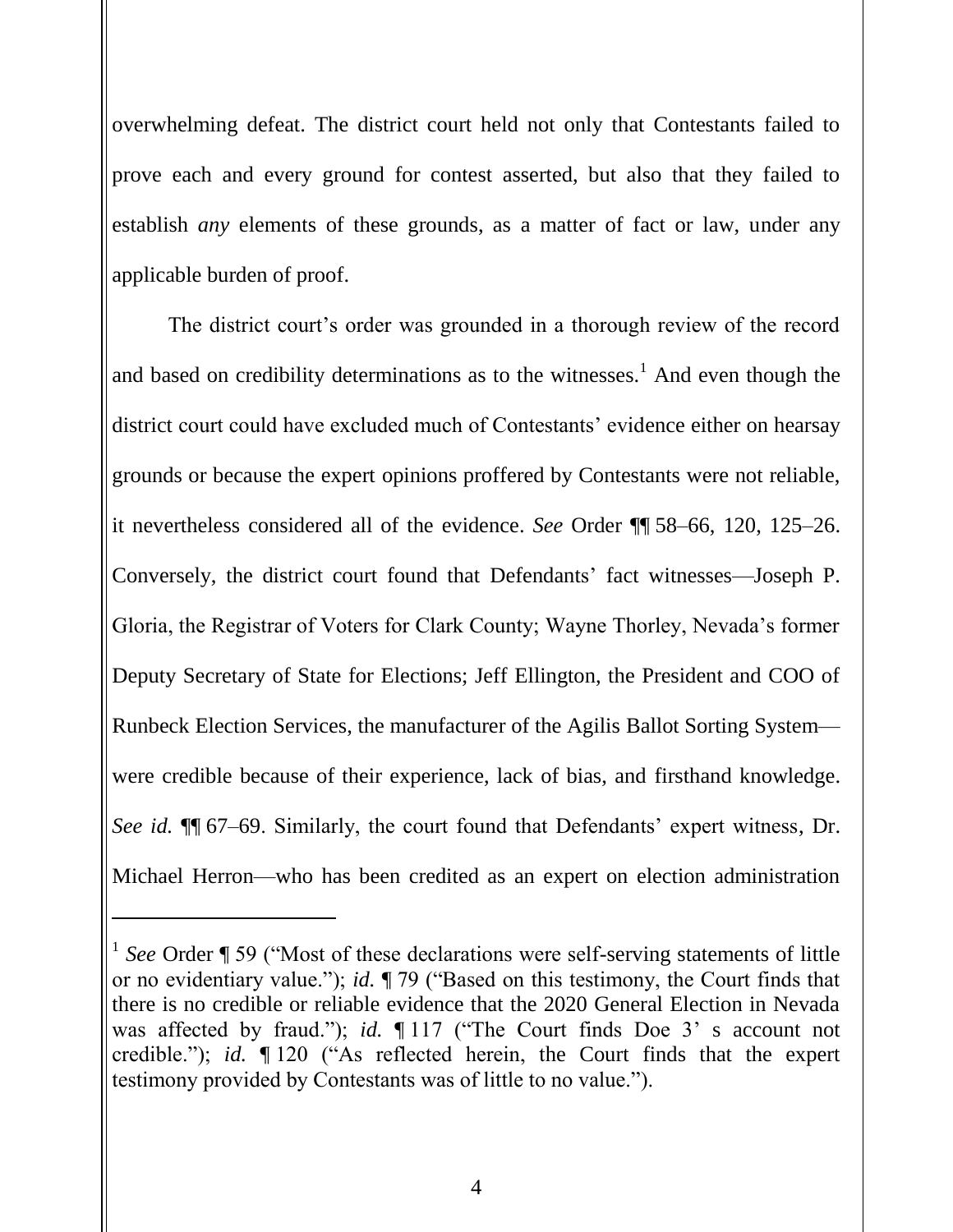and voter fraud by several courts, holds advanced degrees in statistics and political science, and has published on relevant topics in peer-reviewed journals—was credible and his methodology and conclusions reliable. *See id.* ¶¶ 70–71.

Contestants have had their day in court and, despite wholesale rejection of their claims and paltry evidence by the district court, have filed a notice of appeal. Defendants now move for suspension of the normal rules of appellate procedure to allow for expedited consideration of the matter on the record. *See* Nevada Rule of Appellate Procedure ("NRAP") 2 ("On the court's own or a party's motion, the court may—to expedite its decision or for other good cause—suspend any provision of these Rules in a particular case and order proceedings as the court directs, except as otherwise provided in Rule 26(b)."); *Nev. Pol'y Rsch. Inst. v. Clark Cnty. Reg'l Debt Mgmt. Comm'n*, No. 61560, slip op. at 2 (Nev. Aug. 24, 2012) (granting request for expedited review of appeal); *Cook v. Maher*, 108 Nev. 1024, 1025 n.1, 842 P.2d 729, 729 n.1 (1992) (per curiam) (granting motion for immediate decision under NRAP  $2^2$ .

This Court should grant Defendants' motion for two reasons. *First*, Contestants' appeal is frivolous. In order to succeed, Contestants would have to prove that the district court's factual findings were clearly erroneous. *See Trident* 

 $\overline{a}$ 

 $2<sup>2</sup>$  If the Court feels that consideration of the entire record would assist in its immediate review, then it can order transmittal of the record from the district court.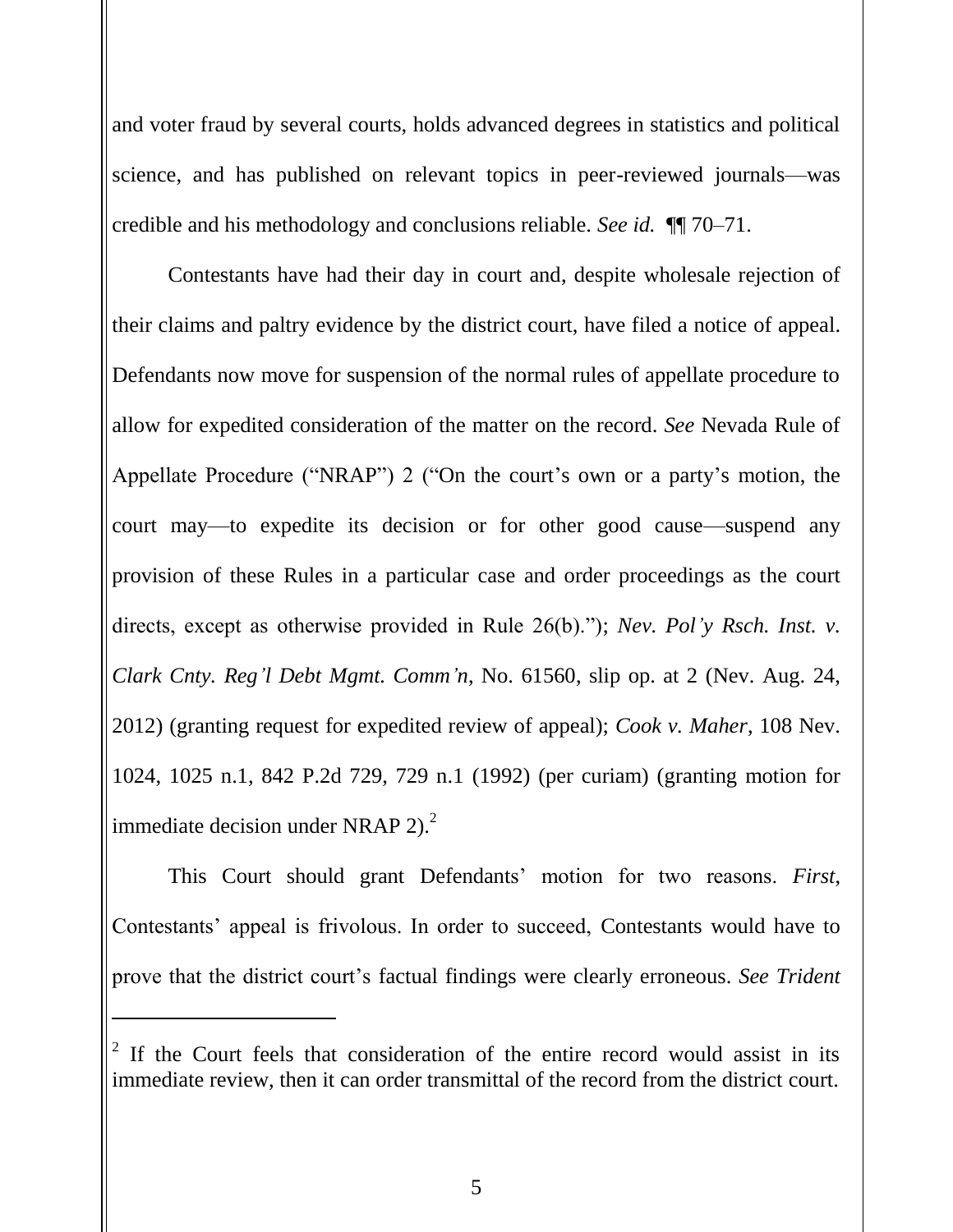*Constr. Corp. v. W. Elec., Inc*., 105 Nev. 423, 426, 776 P.2d 1239, 1241 (1989) ("This court has held numerous times that findings of fact and conclusions of law must be upheld if supported by substantial evidence, and may not be set aside unless clearly erroneous."). This is an impossible task, as even a cursory review of the district court's order shows that it is grounded in the record and based on credibility determinations that will not be revisited on appeal. *See Krause Inc. v. Little*, 117 Nev. 929, 934, 34 P.3d 566, 569 (2001) ("This court has repeatedly stated that it will not weigh the credibility of witnesses because that duty rests with the trier of fact"); *Castle v. Simmons*, 120 Nev. 98, 103, 86 P.3d 1042, 1046 (2004) (same). The Court would also have to disagree with each of the district court's well-considered and well-supported legal conclusions that were based on those factual findings.<sup>3</sup>

*Second*, immediate resolution of the appeal is needed to bring certainty and stability to the people of Nevada—and the entire nation—in advance of pending

l

<sup>&</sup>lt;sup>3</sup> While the district court concluded that a clear and convincing evidence standard applied to Contestants' suit, *see* Order ¶¶ 135–38, and that all of the necessary elements of issue preclusion were satisfied as to several of Contestants' claims, *see id.* ¶ 133, it ultimately "reache[d] and rule[d] on the merits of *all* of Contestants' claims," *id.* ¶ 134 (emphasis added), and concluded that "Contestants' claims fail on the merits . . . under *any* [] standard." *Id.* ¶ 139 (emphasis added). Accordingly, in order to reverse the district court's ultimate determination, this Court would have to hold that the district court's factual findings were clearly erroneous since no one ground was rejected solely as a matter of law.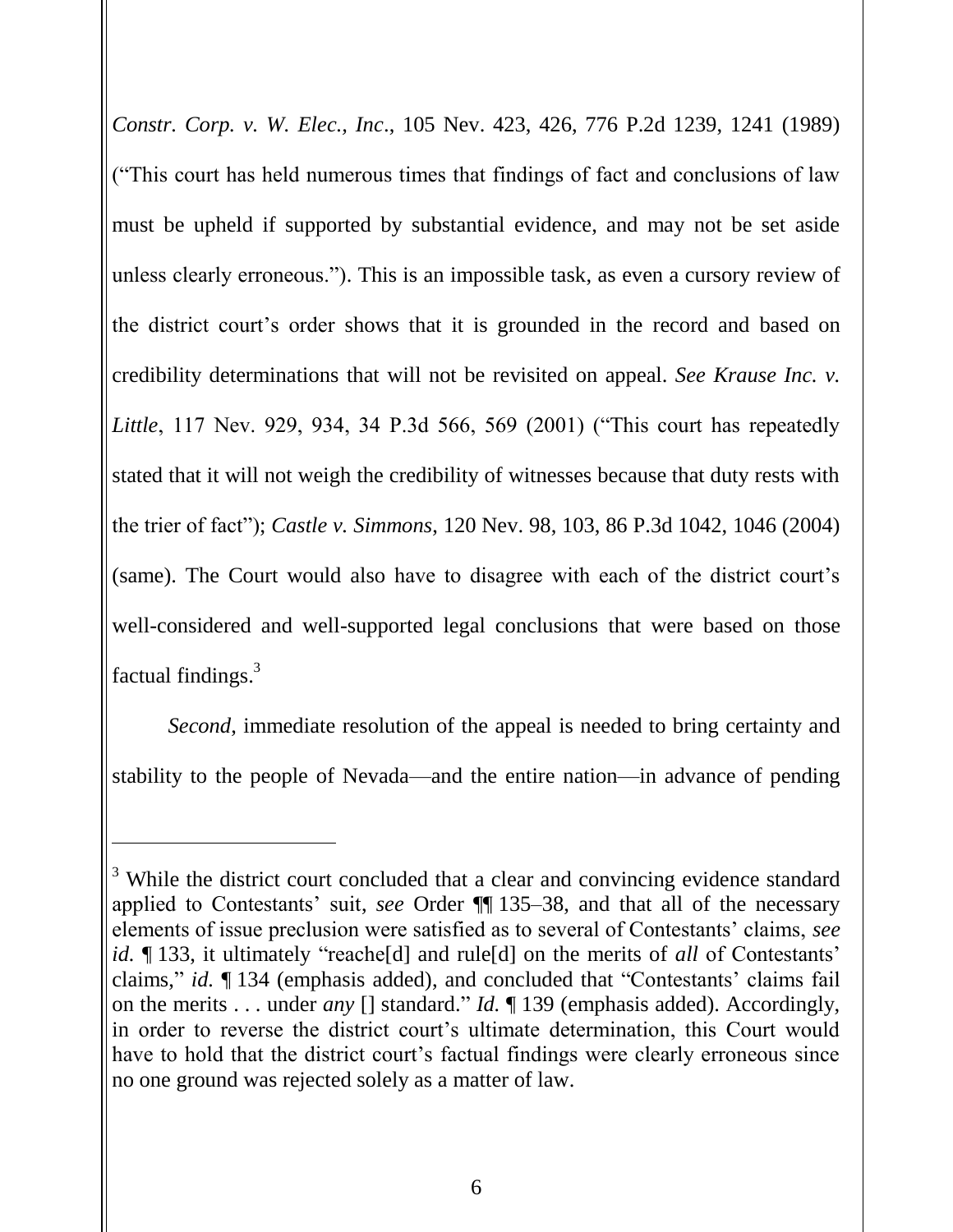deadlines related to the casting and counting of votes by presidential electors. *See* 3 U.S.C. § 7 (setting December 14 as date for meeting of electors); NRS 298.065(1) (adopting date set in 3 U.S.C. § 7); *see also* 3 U.S.C. § 5 (giving conclusive effect in Congress's counting of electoral votes to votes from states in which "final determination of any controversy or contest concerning the appointment" of electors has been completed by "safe harbor" of December 8). Because it is clear that the district court's decision resolved this election dispute, this Court should not indulge any attempt by Contestants to further prolong these proceedings. As Justice Brian Hagedorn of the Wisconsin Supreme Court recently explained when that court declined to entertain a request to overturn the results of Wisconsin's presidential election,

> [s]omething far more fundamental than the winner of Wisconsin's electoral votes is implicated in this case. At stake, in some measure, is faith in our system of free and fair elections, a feature central to the enduring strength of our constitutional republic. It can be easy to blithely move on to the next case with a petition so obviously lacking, but this is sobering. The relief being sought by the petitioners is the most dramatic invocation of judicial power I have ever seen. Judicial acquiescence to such entreaties built on so flimsy a foundation would do indelible damage to every future election. . . .

> I do not mean to suggest this court should look the other way no matter what. But if there is a sufficient basis to invalidate an election, it must be established with evidence and arguments commensurate with the scale of the claims and the relief sought. These petitioners have come nowhere close. While the rough and tumble world of electoral politics may be the prism through which many view this litigation, it cannot be so for us. In these hallowed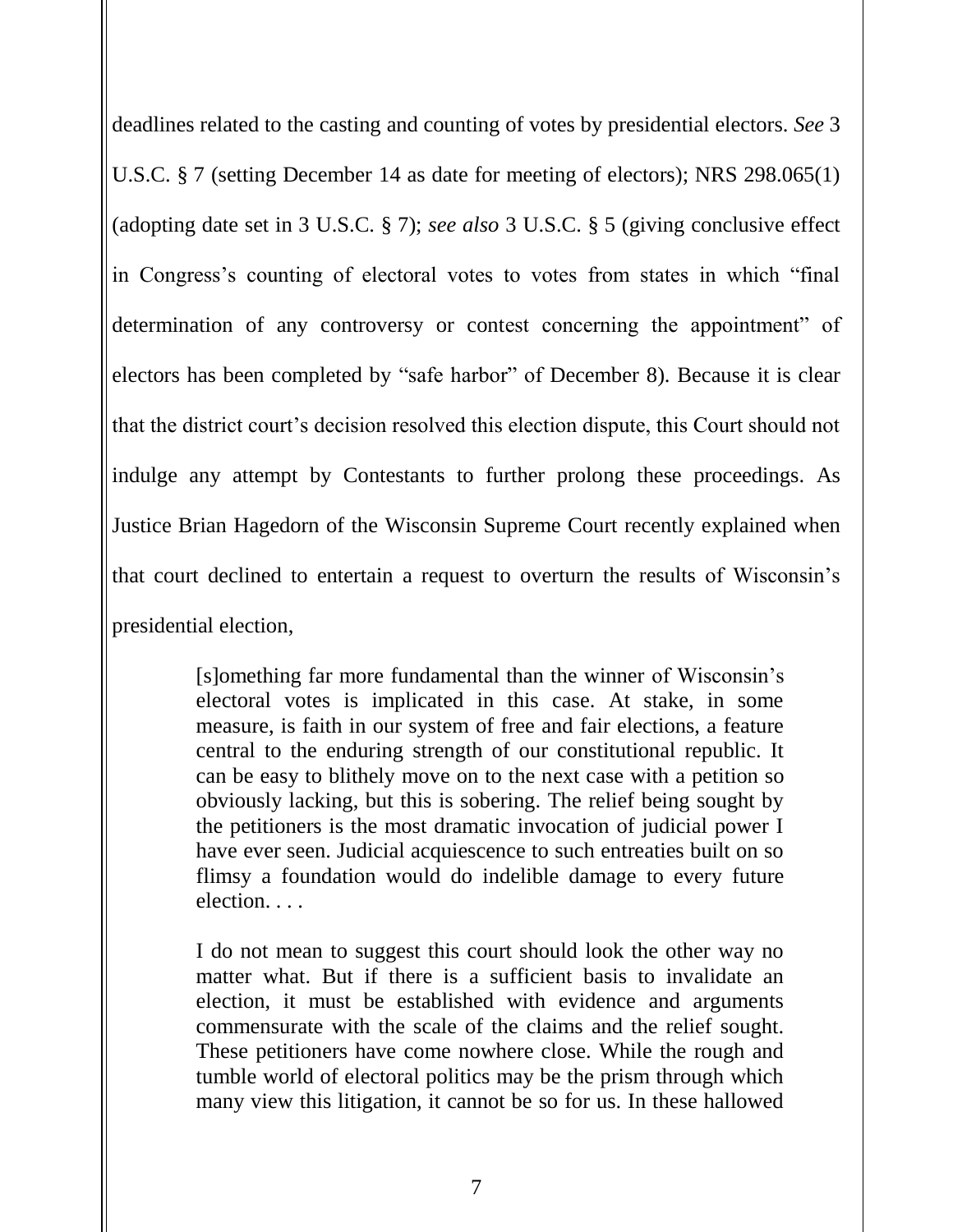halls, the law must rule.

*Wis. Voters All. v. Wis. Elections Comm'n*, No. 2020AP1930-OA, slip op. at 3 (Wis. Dec. 4, 2020) (Hagedorn, J., concurring); *see also Donald J. Trump for President, Inc. v. Boockvar*, No. 20-2078, 2020 WL 6821992, at \*1 (M.D. Pa. Nov. 21, 2020) ("[T]his Court has been presented with strained legal arguments without merit and speculative accusations, unpled in the operative complaint and unsupported by evidence. In the United States of America, this cannot justify the disenfranchisement of a single voter, let alone all the voters of its sixth most populated state. Our people, laws, and institutions demand more.").

For these reasons, Defendants respectfully request that this Court immediately dispose of this appeal and summarily affirm the district court's order no later than December 8, 2020.

DATED this 7th day of December, 2020.

### **WOLF, RIFKIN, SHAPIRO, SCHULMAN & RABKIN, LLP**

By: */s/ Bradley S. Schrager* Bradley S. Schrager, Esq., SBN 10217 Daniel Bravo, Esq., SBN 13078 3556 East Russell Road, Second Floor Las Vegas, Nevada 89120

Marc E. Elias, Esq.\* John M. Devaney, Esq.\* Henry J. Brewster, Esq.\* Courtney A. Elgart, Esq.\* Jyoti Jasrasaria, Esq.\*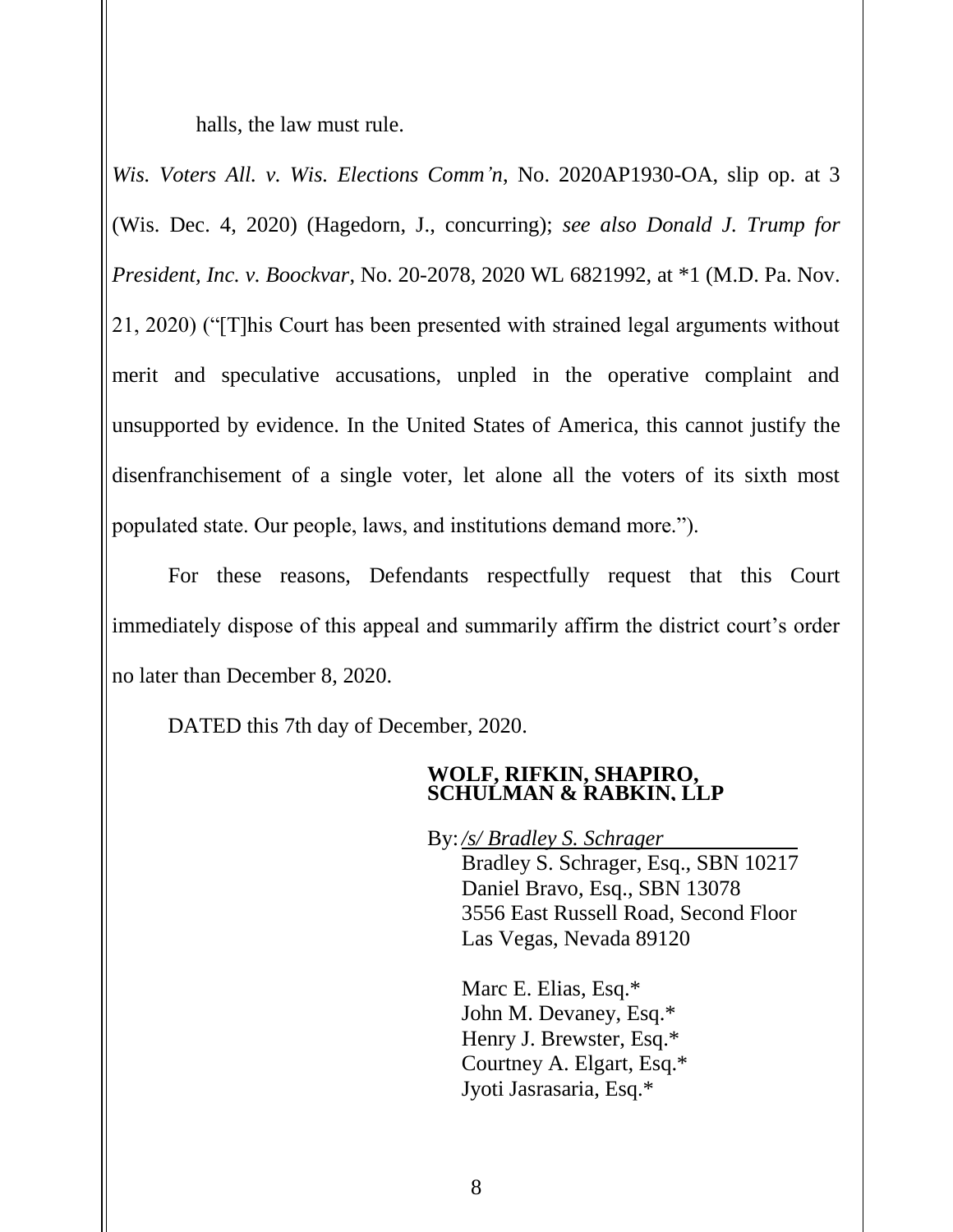## **PERKINS COIE LLP**

700 Thirteenth Street NW, Suite 800 Washington, D.C. 20005-3960

Kevin J. Hamilton, Esq.\* Abha Khanna, Esq.\* Jonathan P. Hawley, Esq.\* Reina A. Almon-Griffin, Esq.\* Nitika Arora, Esq.\* **PERKINS COIE LLP** 1201 Third Avenue, Suite 4900 Seattle, Washington 98101-3099

*Attorneys for Defendants*

\**Pro hac vice*